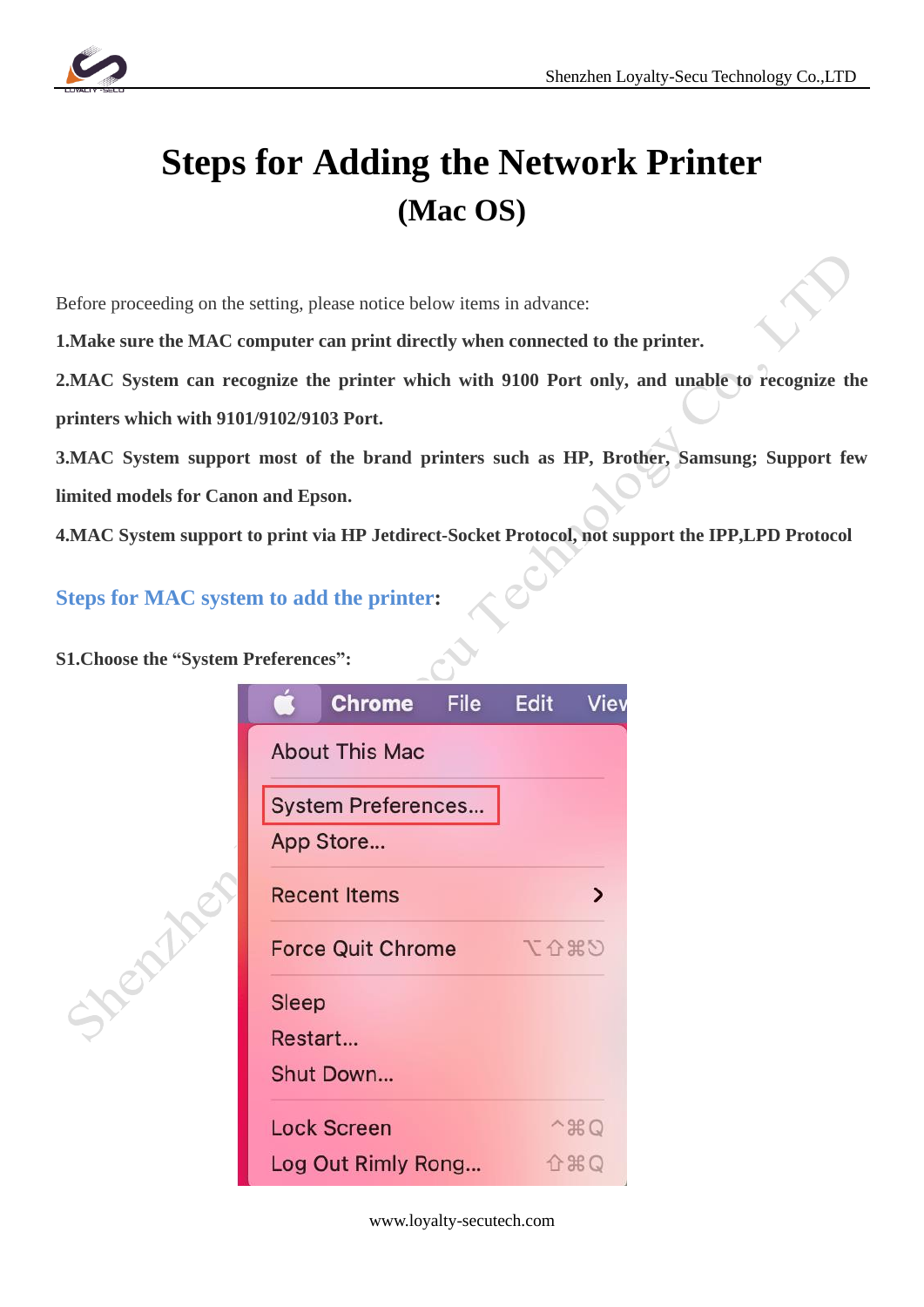

## **S2. Choose the "Printers & Scanners"**

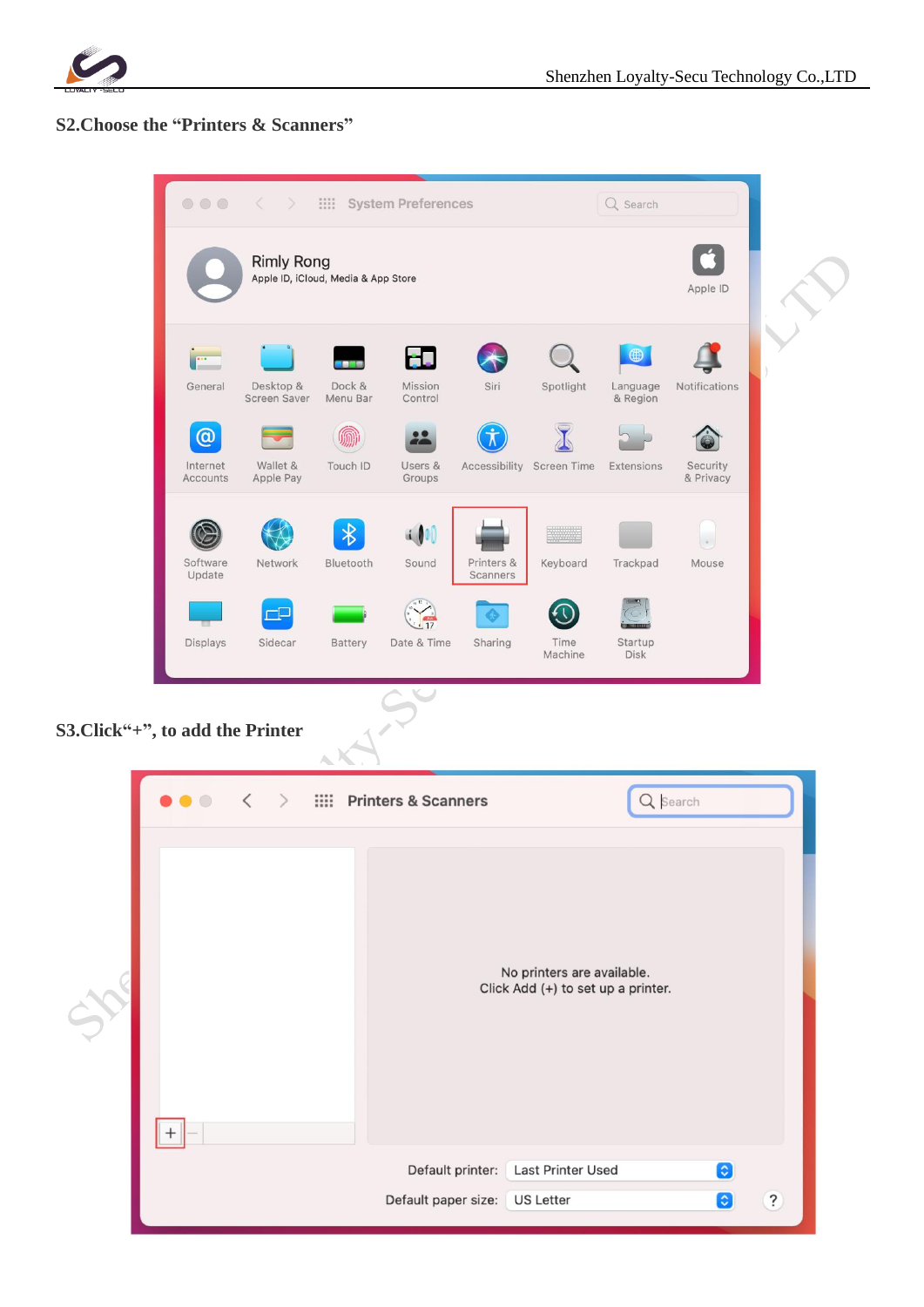

| S4. Choose the "IP" Option, to fill in the printer information |  |  |  |  |
|----------------------------------------------------------------|--|--|--|--|
|----------------------------------------------------------------|--|--|--|--|

| $\begin{array}{ccccc}\n\bullet & \bullet & \bullet & \bullet & \bullet & \bullet\n\end{array}$ | $\langle \rangle$ = $\langle \rangle$ = $\langle \rangle$ = Printers & Scanners | Q Search            |                                                |
|------------------------------------------------------------------------------------------------|---------------------------------------------------------------------------------|---------------------|------------------------------------------------|
| Œ.                                                                                             | <b>Add Printer</b><br>❺<br>$\bigoplus$<br>đ                                     |                     |                                                |
| Address:                                                                                       |                                                                                 |                     |                                                |
|                                                                                                | Enter host name or IP address.                                                  |                     |                                                |
| Protocol:                                                                                      | HP Jetdirect - Socket                                                           | G                   |                                                |
| Queue:                                                                                         |                                                                                 |                     |                                                |
|                                                                                                | Leave blank for default queue.                                                  |                     |                                                |
| Name:                                                                                          |                                                                                 |                     | $\hat{\mathbf{v}}$                             |
| Location:                                                                                      |                                                                                 |                     | $\overline{\mathcal{E}}$<br>$\hat{\mathbf{v}}$ |
| Use:                                                                                           |                                                                                 | $\hat{\mathcal{C}}$ |                                                |
|                                                                                                |                                                                                 | Add                 |                                                |

## **Remarks:**

- \*Address: Input IP Address or Host Name (*the print server IP address*)
- \* **Protocol**: HP Jetdirect-Socket (HP and other printer manufactures are using this protocol)
- **\* Use:** Select Software
- \* For other items just keep the default options.

| $\circ\circ\circ$ | Add Printer                              |                    |                                                        |  |
|-------------------|------------------------------------------|--------------------|--------------------------------------------------------|--|
|                   | ā<br>同                                   |                    |                                                        |  |
|                   | Address: 192.168.0.116                   |                    | $\bullet\bullet\bullet$<br><b>Printer Software</b>     |  |
|                   | Valid and complete host name or address. |                    |                                                        |  |
|                   | Protocol: HP Jetdirect - Socket          | $\hat{\mathbf{v}}$ | Q Filter                                               |  |
| Queue:            |                                          |                    | <b>DYMO Label Printer</b>                              |  |
|                   | Leave blank for default queue.           |                    | Epson 24-Pin Series                                    |  |
|                   |                                          |                    | Epson 9-Pin Series                                     |  |
|                   |                                          |                    | <b>EPSON FAX</b>                                       |  |
|                   |                                          |                    | <b>EPSON FAX A3</b>                                    |  |
|                   |                                          |                    | <b>HP DeskJet Series</b><br>HP LaserJet Series PCL 4/5 |  |
|                   | Name: 192.168.0.116                      |                    | Intellitech IntelliBar Label Printer, 2.3              |  |
|                   |                                          |                    | Oki 24-Pin Series                                      |  |
| Location:         |                                          |                    | Oki 9-Pin Series                                       |  |
|                   | Use: Select Software                     | ≎                  | Zebra CPCL Label Printer                               |  |
|                   |                                          |                    | Zebra EPL1 Label Printer                               |  |
|                   |                                          |                    |                                                        |  |

www.loyalty-secutech.com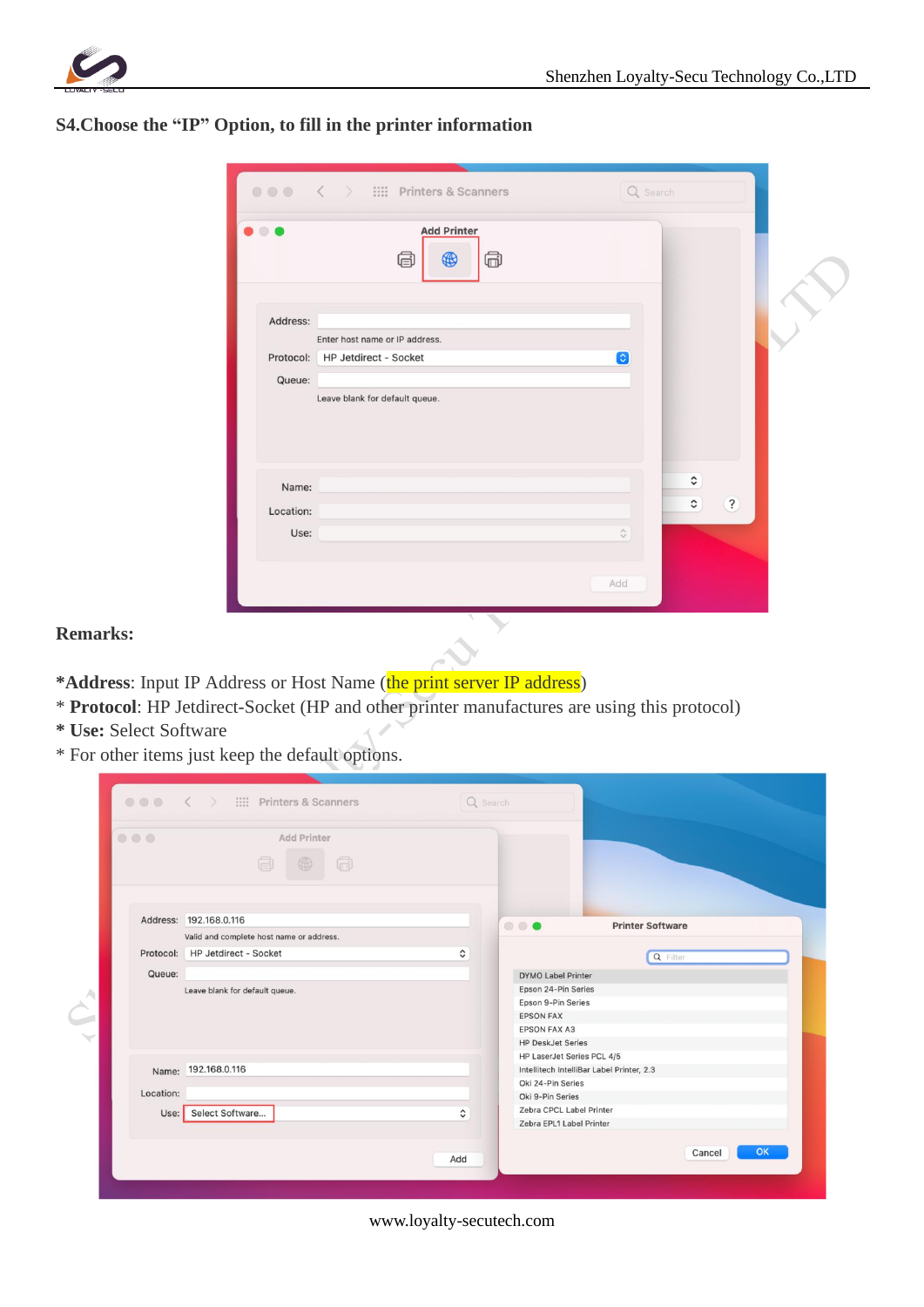

6.**Choose the right printer software from the listing.** You can use the "**Filter**" function for quick search. If you can not find your printer software from existing listing, please go to the printer's website to download the MAC driver. After finding your printer software, please click "OK"

|           | ā<br>⊕<br>$\Box$                         |                                                             |
|-----------|------------------------------------------|-------------------------------------------------------------|
|           | Address: 192.168.0.116                   | <b>Printer Software</b><br>                                 |
|           | Valid and complete host name or address. | Q Filter                                                    |
|           | Protocol: HP Jetdirect - Socket          |                                                             |
| Queue:    |                                          | Brother DCP-1510 series CUPS                                |
|           |                                          | Brother HL-1110 series CUPS<br>Brother MFC-1810 series CUPS |
|           | Leave blank for default queue.           | <b>DYMO Label Printer</b>                                   |
|           |                                          | Epson 24-Pin Series                                         |
|           |                                          | Epson 9-Pin Series                                          |
|           |                                          | <b>EPSON FAX</b>                                            |
|           |                                          | <b>EPSON FAX A3</b>                                         |
| Name:     | 192.168.0.116                            | <b>HP DeskJet Series</b>                                    |
| Location: |                                          | HP LaserJet Series PCL 4/5                                  |
|           |                                          | Intellitech IntelliBar Label Printer, 2.3                   |
| Use:      | Select Software                          | Oki 24-Pin Series                                           |
|           |                                          | OK                                                          |
|           |                                          | Cancel                                                      |

 $\Diamond$ 

## **7.Finish the printer software installation** (The Brother DCP-1510 printer can print now)

|  | $\prec$<br>$\bullet\bullet\circ$               | $\ge$ $\frac{1}{2}$ Printers & Scanners                                                                                              | Q Search                              |                          |
|--|------------------------------------------------|--------------------------------------------------------------------------------------------------------------------------------------|---------------------------------------|--------------------------|
|  | Printers<br>192.168.0.116<br>· Idle, Last Used | 192.168.0.116<br>Open Print Queue<br>tycery<br>Options & Supplies<br>Location:<br>Kind: Brother DCP-1510 series CUPS<br>Status: Idle |                                       |                          |
|  | $^{+}$                                         | Share this printer on the network                                                                                                    | Sharing Preferences                   |                          |
|  |                                                | Default printer:                                                                                                                     | <b>Last Printer Used</b><br>$\bullet$ |                          |
|  |                                                | Default paper size:                                                                                                                  | <b>US Letter</b><br>€                 | $\overline{\mathcal{E}}$ |
|  |                                                |                                                                                                                                      |                                       |                          |

www.loyalty-secutech.com